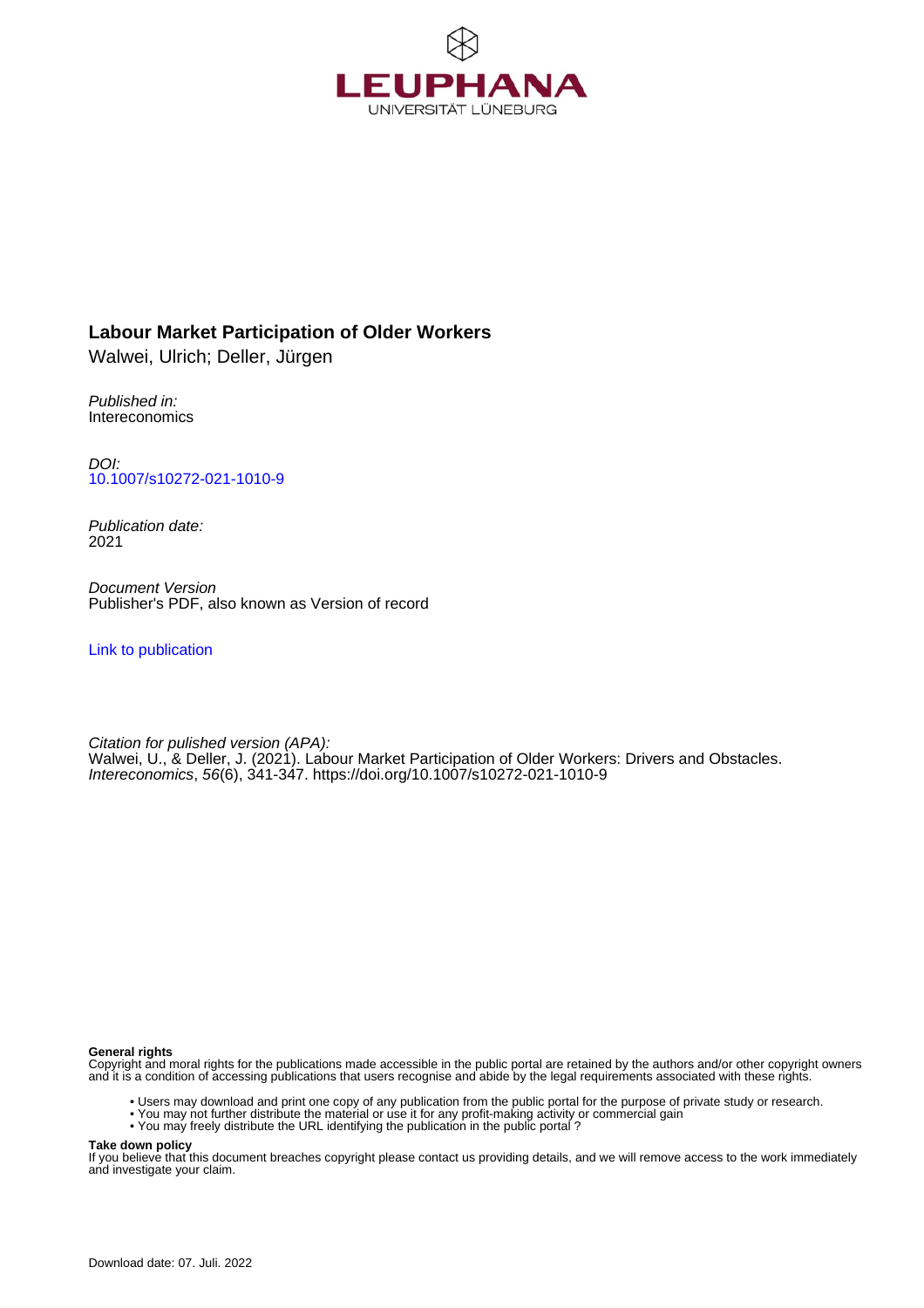Ulrich Walwei and Jürgen Deller\*

# **Labour Market Participation of Older Workers: Drivers and Obstacles**

**From an international comparative point of view the paper deals with driving forces and potential obstacles for the labour market participation of older workers. It goes into depth by focusing on four case studies that seem to be typical for different contexts. Germany, Israel, Italy and Sweden were selected in order to examine the development and the situation of**  older workers in detail. Each country stands for a specific configuration, e.g. because it may **represent a trend reversal, a continuously outstanding performance, or lasting problems. The cases also provde information on pension reforms and approaches to better manage ageing workforces, in some cases including a new balance of work and retirement. Being aware of**  the different country situations, it becomes obvious that one size of politics does not fit all. **Independent of national policies, employability over the life cycle should gain more attention. Regarding future developments, continuous skill improvement and a healthy work environment are indispensable to keep older workers in work.**

Demographic change is a great challenge for the economy as well as the labour market. It is likely that the population in most industrialised countries will grow slower or even shrink in due course, and so will the labour force. Additionally, people and workers are generally growing older. The process of ageing causes numerous questions for economic systems. What does it mean for economic development and trends in labour productivity in the long term? To what extent can implicit knowledge be maintained and skill shortages be avoided? Are social security systems based on contributions by workers sustainable?

A key factor is the employment-to-population rate of workers, particularly of older workers. How far this growing part of the workforce can be utilised is of particular relevance to

© The Author(s) 2021. Open Access: This article is distributed under the terms of the Creative Commons Attribution 4.0 International License (https://creativecommons.org/licenses/by/4.0/).

 Open Access funding provided by ZBW – Leibniz Information Centre for Economics.

Both authors contributed equally to this manuscript.

**Ulrich Walwei**, Institute for Employment Research (IAB), Nuremberg, Germany.

**Jürgen Deller**, Leuphana University of Lueneburg, Germany.

the future size of labour supply in a given country. A labour force that grows slower or even shrinks has the potential to reduce economic growth and income opportunities for older workers. The more older workers are employed, the more they contribute to economic activities, facilitate knowledge transfer, offer valuable skills, relieve the burden on social security systems and generate their own income.

From a comparative point of view, this paper deals with the driving forces of employment-to-population rates of older workers. The comparison particularly focusses on the process of ageing in European workforces. The paper consists of four case studies that are particularly typical in different contexts: Germany, Israel, Italy and Sweden were selected to examine the development and the situation of older workers in detail. Each country stands for a specific configuration, e.g. because it may represent a trend reversal, a continuously outstanding performance or unsolved problems. The conclusion summarises the main findings and gives tentative recommendations for labour market policies.

## **Labour market participation of older workers**

Due to the differences in employment rates of older workers over time and between countries and their great significance for future developments, a major question is what may drive the evolution of these ratios. Employment rates of older workers can be influenced by three main factors (Walwei, 2018a). First, differences in the labour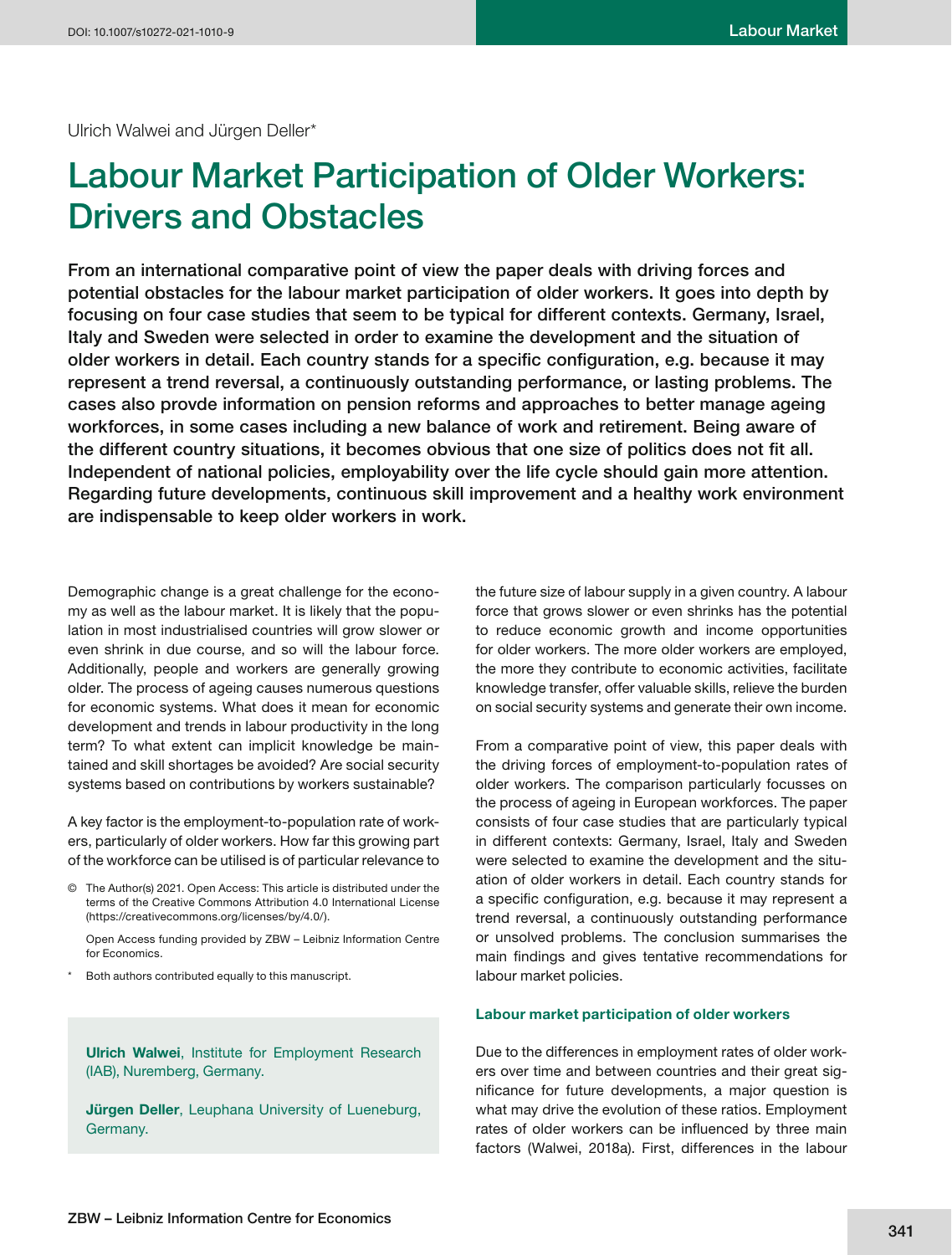market situation and economic development of a country are of relevance. A favourable labour market development improves the outlook of all groups of workers, including older workers. This argument can perfectly be illustrated with Kennedy's (1963) famous phrase that "a rising tide lifts all boats". Secondly, changes in characteristics of jobs and workers may also play an important role. Modified job requirements, differences in labour market participation by gender and educational attainment, and variations in the health situation of the population can be associated with the labour market participation of older workers. Thirdly, institutional reforms may create incentives or disincentives for older workers to participate in the labour market. Regulations dealing with pension schemes and unemployment benefits as long as older persons are concerned are of particular importance.

The case studies of Germany, Israel, Italy and Sweden present different cultural backgrounds and typical developments in industrialised countries. In addition, all of them represent different welfare state models.

## **Four country case studies**

Germany has been chosen for its trend reversal regarding the labour market integration of older workers; Sweden for its consistently high participation rate of older workers; Italy for its difficulties with achieving a high labour market participation of older workers; and Israel for its rather young population as an interesting counter model. Table 1 illustrates the differences between the four countries. It indicates that in 2018 the employment rate of older workers (55 to 64 years) was highest in Sweden for both men and women. The largest increase of the employment-topopulation rate of older workers between 1993 and 2018 can be observed in Germany, while Italy shows the lowest increase. Israel has by far the youngest population – as measured by the median age – and the highest share of workers older than 65 years.

The following case studies do not aim at providing any causal explanation for developments of employment-topopulation ratios of older workers in the particular countries. Instead, they offer circumstantial evidence in order to illustrate which factors may have been of importance for varying developments.

## **Germany**

Before entering the COVID-19 pandemic, the German labour market was in rather good shape (Bauer et al., 2020; Schneider and Rinne, 2019). While employment-to-population ratios increased across the board since the mid-2000s, the increase has been particularly strong among

## Table 1 **Ageing of population and workforce**

|                                                 | Germany | <b>Israel</b> | <b>Italy</b> | Sweden | <b>OECD</b> |
|-------------------------------------------------|---------|---------------|--------------|--------|-------------|
| Median age of total population (years)          |         |               |              |        |             |
|                                                 | 46.0    | 29.8          | 46.3         | 40.6   | 39.8        |
| Total employment rates by age groups (%)        |         |               |              |        |             |
| $25 - 54$                                       | 76.8    | 68.9          | 66.7         | 83.2   | 74.4        |
| 55-64                                           | 35.9    | 45.2          | 30.4         | 63.4   | 46.1        |
| $25 - 54$                                       | 84.9    | 80.1          | 69.8         | 86.6   | 78.4        |
| 55-64                                           | 71.5    | 67.3          | 53.7         | 78.2   | 61.4        |
| Employment rates by gender, age group 55-64 (%) |         |               |              |        |             |
| Male                                            | 47.8    | 62.2          | 48.2         | 65.9   | 59.7        |
| Female                                          | 24.2    | 29.6          | 14.1         | 60.9   | 33.4        |
| Male                                            | 76.1    | 73.7          | 64.2         | 80.5   | 70.2        |
| Female                                          | 66.9    | 61.2          | 43.9         | 75.8   | 53.1        |
| Employment rates, age group 65+ (%)             |         |               |              |        |             |
|                                                 | 7.4     | 21.9          | 4.7          | 16.9   | 15.1        |
|                                                 |         |               |              |        |             |

Sources: United Nations (2019); OECD (2021).

older workers. Moreover, there is clear evidence that older workers profited from the recent employment boom (Walwei, 2018a). Like several other European countries, Germany is confronted with continuous population ageing. The labour market situation of older workers was poor compared to those in other countries and younger workers until the early 1990s. This applies even more to women than to men. In recent years, however, the labour market participation of older workers has improved considerably. The positive development of the employment-to-population rate of older workers is associated with the higher stability of already existing employment relationships, i.e. one can observe a lower exit rate of older workers (Dietz and Walwei, 2011). The positive trend refers not only to workers aged 55 to 64 who are still part of the workforce but also to those who are already retired (Anger et al., 2018; Walwei, 2018b). Due to increasing skill shortages, firms have made great efforts to retain workers who were eligible for pensions (Czepek et al., 2017). Further evidence shows that a stable employment biography before entering the retirement age favours the likelihood of labour market participation of retired persons (Westermeier, 2019).

Nevertheless, the older workers are, the lower their labour market participation (Walwei, 2018b). Especially if older persons are already unemployed, they experience severe difficulties (re-)entering the labour market (Dietz and Walwei, 2011). The potential devaluation of marketable competencies over time, reservations of employers regarding their flexibility and resilience, and the potential of elevated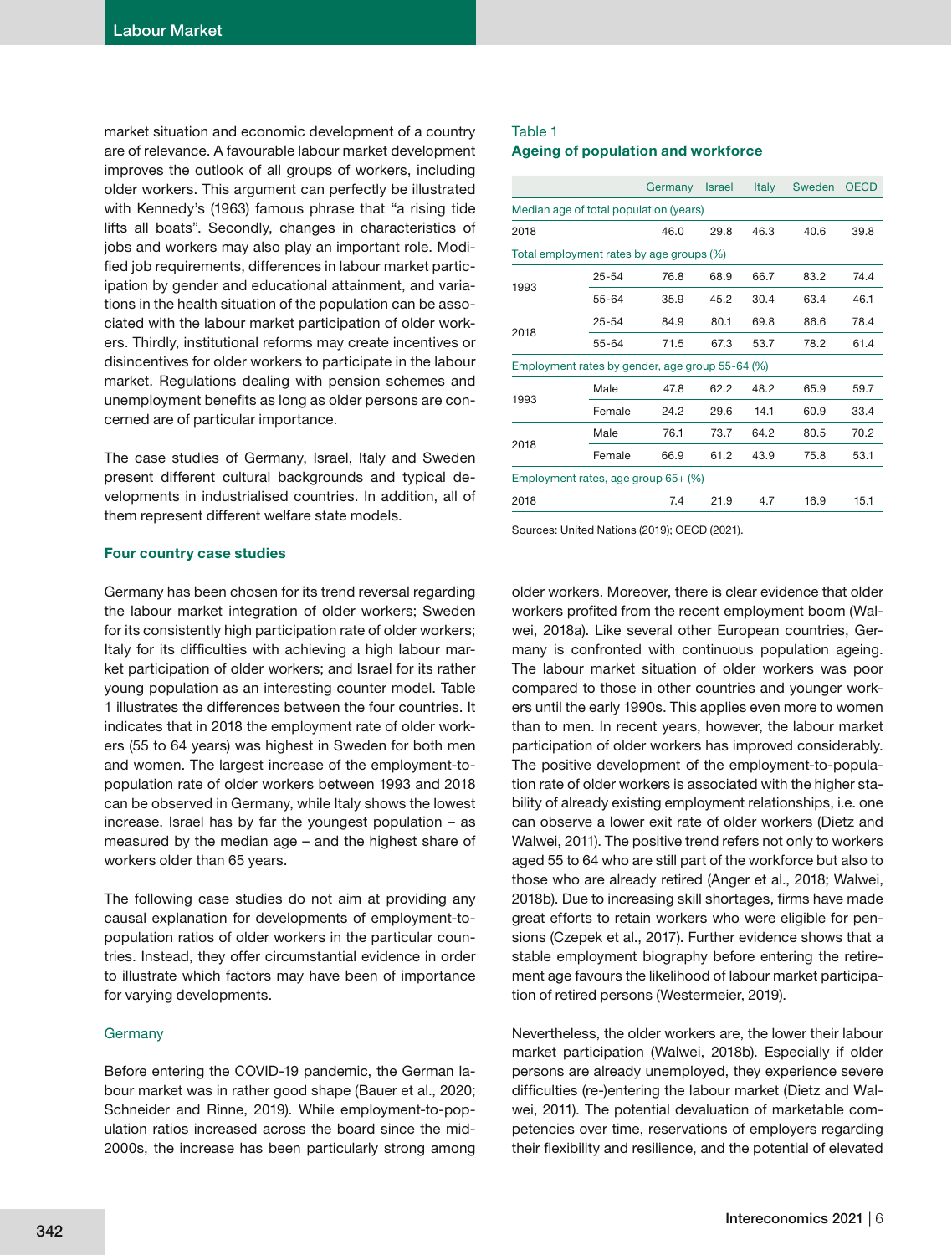health risks of older people are a few of the factors that may explain the low entry rates of older workers.

The positive trend of an increased labour market participation of older workers started long before the beginning of the boom period in 2005. One contributing factor relates to the skill level of workers, which has significantly increased over time (Bosch, 2011). Studies indicate a positive relationship between the skill level of workers and their employment-to-population ratio independent of their particular age (Dietz and Walwei, 2011). This means that being advanced in age does not necessarily translate into lower chances of being employed. However, the combination of higher age and lower skills markedly deteriorates the chance of being employed.

Further evidence reveals that the improved labour market performance of older workers relies to a considerable extent on higher employment-to-population ratios of women (Walwei, 2018b). This implies that each female worker entering the old age level incorporates a stronger labour market affinity and pushes the labour market participation of older workers. The favourable development of health over time also plays an important role. Regular reports indicate an improved health of the German population over time (Gesundheitsberichterstattung des Bundes, 2020). Since the 1990s work accidents decreased by one half. In addition, the EU-SILC-survey indicates for Germany a steady improvement in self-assessed health, particularly for the group aged 50 to 65 years.

In Germany, a number of relevant institutional changes have been implemented in the 1990s and at the beginning of the new millennium. They have considerably increased work incentives for older workers (Dietz and Walwei, 2011; Steiner, 2017). Already at the end of the 1990s, the retirement age for unemployed, women, disabled and long-term insured<sup>1</sup> increased. In 2008, the general retirement age went from 65 to 67 years. In 2014, workers who were 63 years or older were offered the opportunity to receive their pensions earlier without any penalty. Although this new option has been frequently used, it should not be seen as a substantial rollback of retirement policies in Germany (Börsch-Supan et al., 2014). Institutional changes also put more pressure on unemployed in general by activating people instead of financing unemployment. The so-called Hartz reforms introduced a meanstested tax-based unemployment benefit II complementary to the contribution-based unemployment benefit I. This level of social protection became less generous, especially for long-term unemployed. Additionally, the maximum duration of entitlement to regular unemployment

benefit I for older workers was reduced from 32 months to 24 months. Findings indicate that these reforms have contributed to a stronger individual search intensity and a greater willingness of the unemployed to accept less attractive jobs (Eichhorst and Marx, 2011; Möller, 2015; Walwei, 2015).

## Israel

Israel is still a young country making it particularly interesting.<sup>2</sup> Israel will unavoidably age in the future. However, even in 2050, it will remain comparatively young, with the smallest age group of 65 years or older of all countries in focus (OECD, 2021; Deller and Walwei, forthcoming). Israel's youngest age group will become slightly smaller: In 2018, it was about one-third of the population, and more than 20% will belong to this group in 2050.

According to Larom and Lifshitz (2018), the Israeli labour market was performing well before entering the COVID-19 pandemic. It was characterised by high employment, low unemployment and increasing hourly wages. Nevertheless, two population subgroups, the Arab population (20% of Israel's total population) and the ultra-Orthodox (Haredi) Jewish population (10%) still lag behind today's majority group (non-Orthodox Jews). This is true for both employment and earnings. However, in the upcoming decades the proportions will shift and, together, Arab and Haredi will represent half of the total population (Larom and Lifshitz, 2018, 11). In order to continue the positive labour market development, it seems necessary to further increase the employment rates among these groups.

Israel's employment rate increased by ten percentage points during the last 15 years, hardly affected by the global financial crisis. Axelrad (2020) reports an overall labour force participation rate of 19.5% for individuals aged 65 and older compared to 10.4% in 2004. These higher rates make Israel second only to Denmark compared to 20 European countries (Axelrad, 2018). They may result from the increased retirement age, from immigrants without pension plans and entitlements or only low social security retirement benefits (Axelrad, 2020). Unemployment has followed a reversal trend. In 2000, the unemployment rate in Israel was around 10%. Since 2004, it has declined rapidly, virtually without a gender gap, to about 4% by 2015.

The high-tech sector employs about 8%-9% of Israel's workers (as of 2017; Fuchs and Weiss, 2018) and is highly relevant for Israel's exports (42%). Employment rates dif-

In addition to others, this case study especially uses the works of

<sup>1</sup> At least 45 years of qualifying pension contributions. Fuchs and Weiss (2018) as well as Larom and Lifshitz (2018). This literature is well suited for further readings.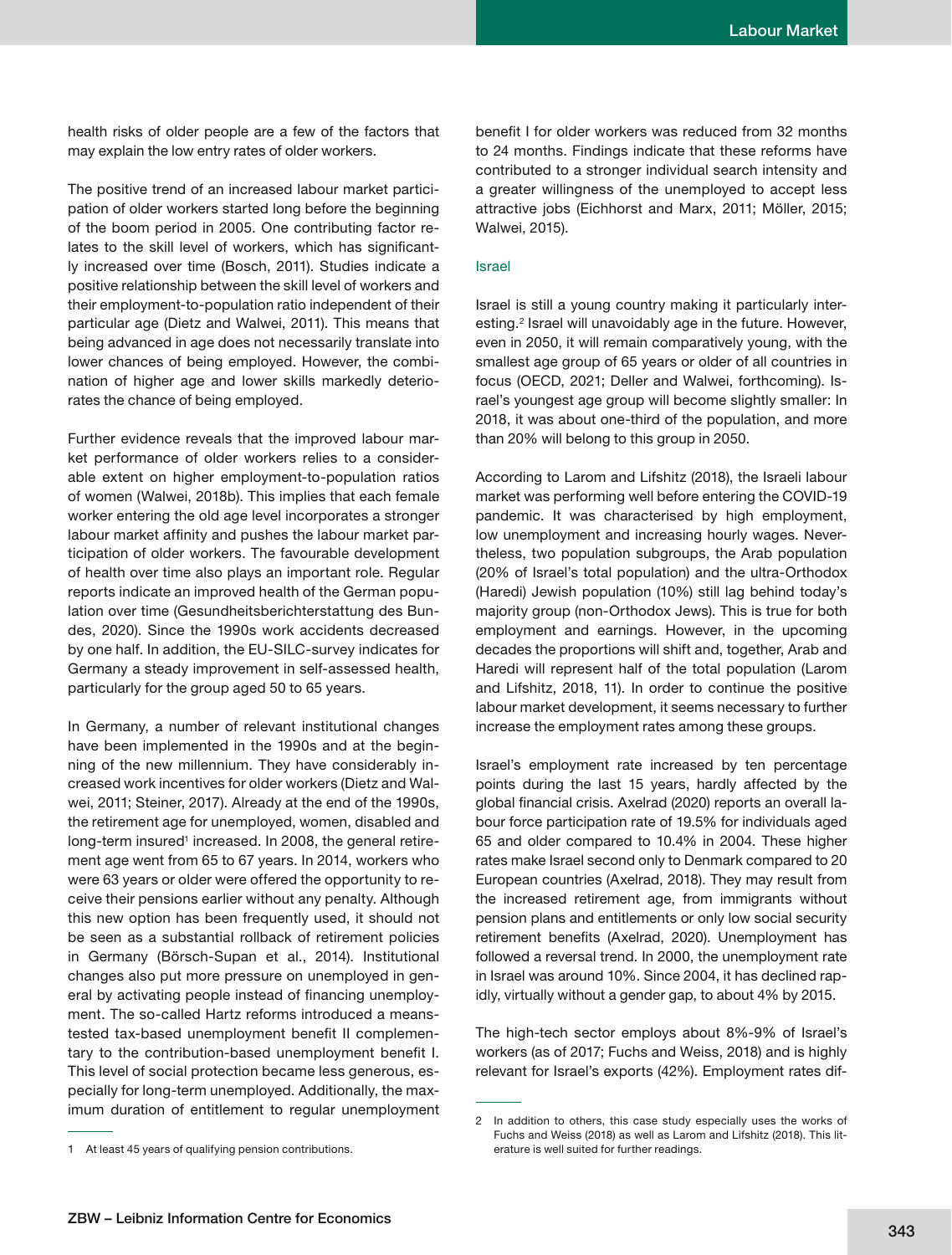fer by sex and across population groups. By 2015, the overall male employment rate had risen to 81.4%, slightly below the OECD average. The change among women was even more noticeable. By 2015, the employment rate among women in Israel reached 72%, 7.8 percentage points higher than the OECD average. The employment gap between men and women in Israel was only 9.4 percentage points in 2015 (compared to 17.9 percentage points in OECD countries). The data on the participation rates show a similar picture.

The increase in employment was accompanied by higher wages and household incomes. Although individuals who are low-skilled, older and from large families experienced the fastest growth in employment, significant gaps still exist, with especially low employment among Arab women and Haredi men.

The change in employment is largely due to a series of policy measures. Some have increased the incentive to work, while others have cut unemployment benefits. In 1990, Israel improved access to higher education. A much higher proportion of the population now has a college degree. The share of college students in a cohort reached 50% in 2013, higher than in the OECD as a whole. According to Larom and Lifshitz (2018), 30% of the increase in employment can be attributed to the educational attainment.

Retirement age is characterised by a gender gap. This gap is not expected to close. In 2004, the mandatory retirement age was raised from 65 to 67 for men and from 60 to 62 for women. For over a decade, the government has been trying to raise women's retirement age to 64, without success however (Fuchs and Weiss, 2018). The higher retirement age had a direct effect on employment. Compared to other age groups, the 55-64 age group has the lowest employment rate but the fastest increase in employment. As the employment of both Arab and Haredi women continues to have low rates in the 55-64 age group, there would have to be a behavioural change to realise more participation in the labour market. As a result, a discussion has commenced about the importance of support for these groups, e.g. through higher education and designated training centres.

Reforms of Israel's welfare and benefit system since 2002 have tried to increase the incentive to work and to decrease the benefits of non-employment. The level of both the unemployment benefits and period of entitlement were reduced (Larom and Lifshitz, 2018). These changes substantially reduced the number of eligible individuals. Following these reforms, the levels of income support, child allowance and entitlement were also cut dramatically. The reform lowered the payment per child

and disconnected it from the number of children in the family. The effect was positive on employment, but negative on fertility.

## Italy

The case of Italy<sup>3</sup> is quite similar to Germany in some respects, e.g. continuous ageing as well as a substantial increase in the labour force participation of older workers (aged 55-64). It differs, however, in others ways, e.g. the lower labour force participation of younger individuals (aged 15-24). The share of the elderly population (65 and over) as part of the total population increased from 1988 to 2018 by 8.5 percentage points, while the working age population (15-64 years) shrank. According to Socci et al. (2017), Italy needs a "New Deal" among all stakeholders to develop a national strategy for older workers.

Italy is one of the largest economies in Europe. Its labour market is characterised by differences across age groups, including high youth unemployment. Another key challenge is a north-south disparity with the north continuing to be more dynamic (Marino and Nunziata, 2017). Recently, the share of inactive workers in the Italian labour market increased, and the labour market shrank (Colussi, 2020). The youth (age 15-24) face high unemployment and low participation rates, which decreased between 2000 and 2016 by 15 percentage points (Marino and Nunziata, 2017). Only about a quarter of this group is working. This is also due to the emergence of the NEET youth (those not in education, employment, or training), which totals about one-fifth of the age group. Additionally, the undeclared employment level is high. Since 2009, job vacancies have increased. Italy has experienced a moderate recovery. The large increase of youth unemployment, however, remains a major problem.

Since 2000, older workers' (aged 55-64) labour market participation has accelerated and increased substantially after the 2011 "Fornero" pension reforms. There was an increase of 25 percentage points between 2000 and 2016, standing at 53.4% in 2016 (Marino and Nunziata, 2017).

Although female labour force participation is still low, it has increased by five percentage points from 2000 to 2016. There is a large variation between regions, with specific regions in the north and south alike being above the median of the increase in participation. The low female participation rate can be explained by institutional characteristics including a lack of childcare options and

<sup>3</sup> In additon to others, this case study especially uses the works of Marino and Nunziata (2017) as well as OECD (2018). This literature is well suited for further readings.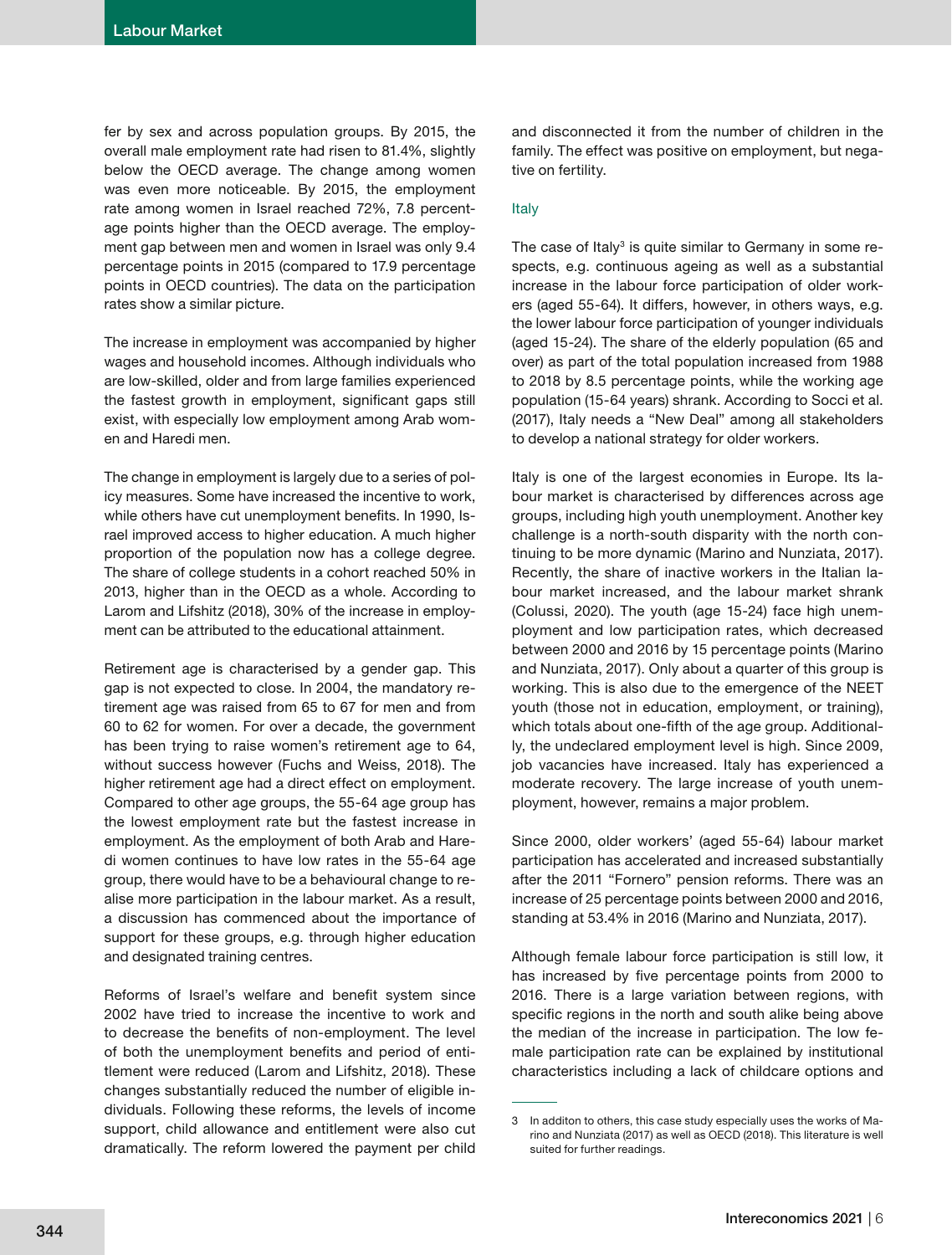of flexible working arrangements. The female participation rate ranges from 60% to 67% in the north and 37% to 53% in the south. At the same time, male participation in the labour force remained quite stable. Real earnings have increased; however, productivity remains at relatively low levels compared to other European countries.

Employment policies for older workers in Italy are partly drafted by the regions, not the national government (Socci et al., 2017). The OECD (2018) identified Italy's tactics to promote longer working life as raising the statutory age of retirement, enhancing participation in training and strengthening workplace health and safety as well as targeting workers at risk of unemployment in some regions. Three core policy areas are mentioned: rewarding work and later retirement, encouraging employers to retain and hire older workers, and promoting the employability of workers throughout their working lives.

Italy tried to reward work and later retirement in three different ways. First, by enhancing incentives to continue working at an older age. In 1995, the Italian pension system switched from a defined benefit pension scheme to a notional defined contribution scheme. The "Fornero" pension reform in 2011 accelerated this transition in a more "coercive way" (Socci et al., 2017). At retirement, the accumulated notional capital is converted into an annuity, taking average life expectancy at retirement into account. The second tier is an income-tested "old-age social allowance" entitling employees to a severance payment benefit. Private pension plans form the third tier. In 2012, the retirement age for men was set between 66 and 70 years of age, the respective age for women was set at 62 to be raised to 66. There are incentives for employees to continue working as the pension level increases if the person postpones retirement. Since 2008, it is possible to combine pension income, including early retirement pensions, with income from self-employment or project work. The percentage of retirees working after the age of 65 is very low. Those who do work either have low skill profiles or are highly skilled professionals.

Second, pension reforms restricted the use of early retirement schemes. A new early retirement programme was introduced to have a positive effect on the entry of young workers into the labour market. This effect, however, is widely discussed as the impact is likely to be low over the long term (Bertoni and Brunello, 2017). Workers in arduous and hazardous jobs can access early retirement pensions more easily. Third, different measures to prevent welfare benefits from being used as alternative pathways to early retirement have been introduced. Overall, active ageing has only been developed quite recently in Italy (Socci et al., 2017).

## Sweden

Sweden is one of the European countries with the highest population growth over the last few decades. Besides a considerable positive net migration, the fertility rate (1.85 children per woman) is closer to the population replacement level than in most other European countries.

Although overall employment rates in Sweden were already comparatively high in the late 1980s, they increased even further for almost all groups of workers in recent decades. They are still among the highest in the European Union. The economic crisis in the early 1990s brought about a significant increase in unemployment and a temporary decrease in labour force participation (OECD, 2020). Nowadays, unemployment in Sweden is lower than the EU average (Eurostat, 2020). Overall, the 2008 financial crisis had small negative impacts on the Swedish labour market (Albin et al., 2015). Nevertheless, the unemployment rate in Sweden is currently more than twice as high as it was in the 1970s and 1980s. Workers without upper secondary school education do poorly in the Swedish labour market, and their problems appear to be growing.

The high female labour market participation is one of the major explanations for steadily high employment-to-population rates for all groups of workers, but especially for older workers. The labour market participation of women increased particularly until the 1990s when a "feminisation of the labour force" took place (Albin et al., 2015). "Housewives" have more or less disappeared in Swedish society. Nevertheless, the part-time employment rates of women are still much higher compared to men (OECD, 2020). The employment rate among older workers is comparatively high and still trending up (Laun and Palme, 2018). Recently, even the 65-69 age group showed an increase in employment-to-population ratios.

Structural change is also of relevance for transitions between work and retirement because certain industries and their particular jobs might be affected by the transformation more than other industries and corresponding jobs. One can identify a clear socio-economic gradient in the age of retirement: Low-skilled jobs have lower wages and worse working conditions, working environments and occupation protection (Laun and Palme, 2018). Although the incidence of long-term unemployment as part of total unemployment is higher for older workers than for the socalled "best agers" (25 to 54 years), the level is still rather low compared to other countries.

The comparatively high employment-to-population ratio was not only favoured by labour market developments, but also by changes in characteristics of workers and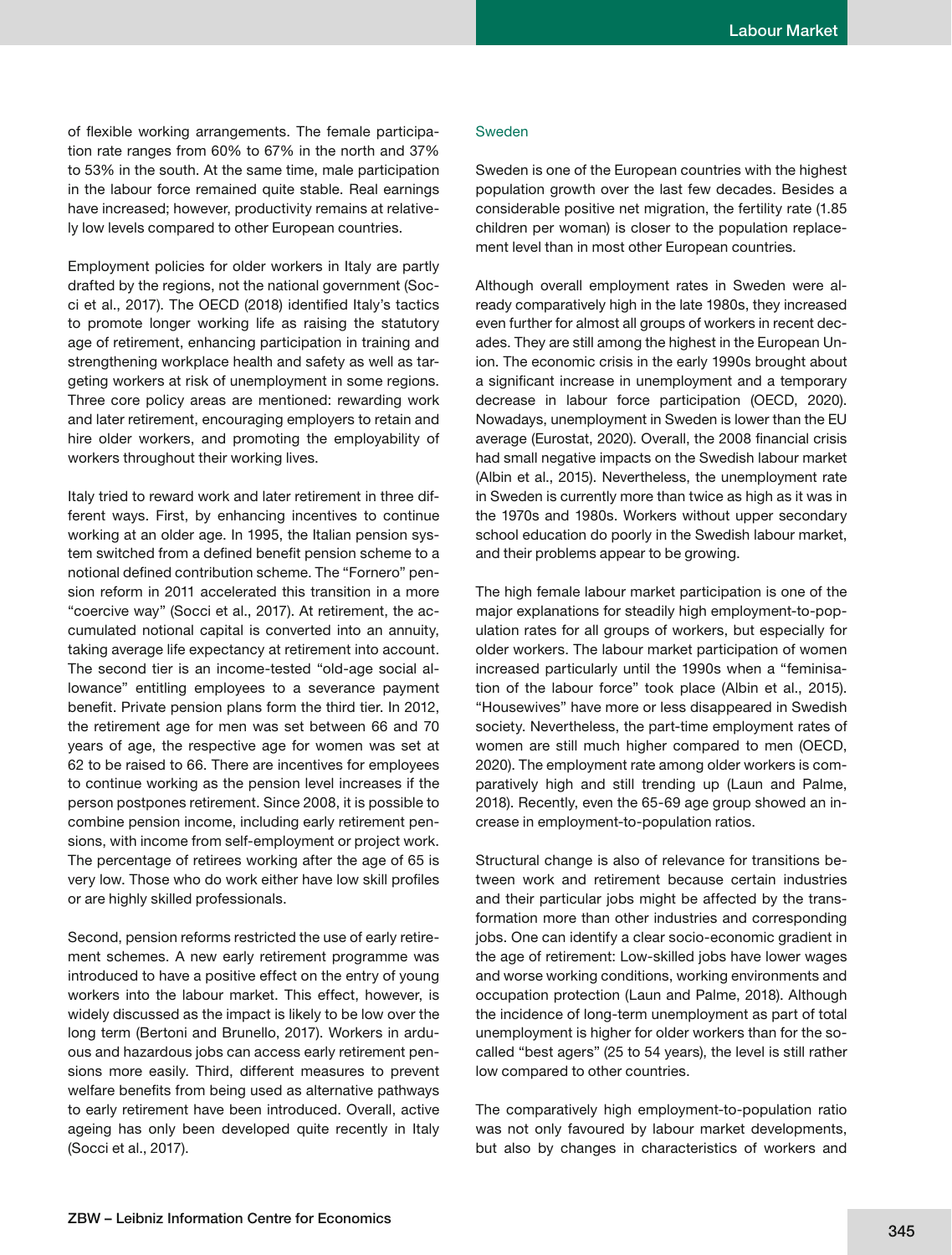jobs. Circumstantial evidence addresses four influential factors. First, failing health has been identified as the most common reason for retirement (Albin et al., 2015). Overall, statistics indicate that the population in Sweden shows improved health over time. Particularly between the 1960s and 1980s, mortality decreased and surveys report a steady improvement in self-assessed health, especially regarding older men (Laun and Palme, 2018). Research shows that good mental and physical work environments potentially avoid high-risk jobs, physical exposure and disability. Second, education in Sweden is an important gradient for retirement age. In this respect, one can observe significant changes in educational attainment in Sweden. Current cohorts of older workers are more educated than previous ones and tend to retire later (Venti and Wise, 2015). Third, the retirement age is also associated with retirement decisions by life partners or close friends (Laun and Palme, 2018). Couples' joint decision-making leads to an earlier exit for women and later exits for men. Fourth, regarding work requirements there are hints in Sweden that jobs are getting less demanding, e.g. the number of deaths due to work accidents has decreased. Self-reported assessments indicate lower physical demands (Laun and Palme, 2018).

In the 1980s, worries about the viability of pension systems started against the backdrop of an ageing population and lower economic growth. Several political decisions were taken from the early 1990s onwards to counteract early retirement and increase the actual retirement age (Laun and Wallenius, 2015). They aimed at increasing work incentives, influencing retirement behaviour and, as a consequence, delaying exit from the labour force. Such reforms consisted of several elements. The level of pensions is now more proportional to contributions. A payroll tax reduction for retired persons was implemented, combined with a reduction of the income tax. This regulation contributed to the delayed labour force exit, which also has helped to keep employment-to-population rates of older workers high (Laun and Palme, 2018). The increase of the mandatory retirement age was not so relevant for persons aged 64 or younger but more so for the 65-69 age group. However, the strongest effect on persistently high employment-to-population rates of older workers can be attributed to stricter rules for the disability insurance programme.

## **Conclusions**

This comparative paper reflects drivers and obstacles of labour market participation of workers with a specific focus on older workers in four country cases. Each case stands for a specific situation, as well as for specific regulations and changes. Additionally, the cases include information on pension reforms and approaches to better manage ageing workforces, in some cases including a new balance of work and retirement.

In Germany, one can observe a longer-lasting trend of an increasing employment-to-population ratio of older workers. The economic upswing vitalised the labour market in general with a rather positive effect on older workers. However, the situation was already improving in times of weak economic and employment growth – thus, it is not only growth-induced. Pension and labour market reforms can claim a considerable share of success for increasing the number of older workers (Steiner, 2017). Other issues such as a growing educational attainment and increasing labour force participation also seem to play an important role.

Israel is a young country, and its labour market has improved considerably. A series of successful policy measures have laid the foundation. Following a period of exceptionally rapid increase, the employment rate went up more than ten percentage points and unemployment has fallen to 4%. However, serious challenges face two minority groups: Arabs and Haredi Jews. They lag behind in both employment and earnings. While men and women have different legal retirement ages, this finding is highly interesting: Regarding early versus later retirement, Israel has both a strong group of individuals leaving early and another strong group leaving late, thus creating an interesting research case.

Italy has a challenge employing age groups equally. The labour market is characterised by growing participation of the oldest age group while the youngest has major difficulties entering the labour market, partially due to the high share of NEET youth. The second challenge is to continue the development equally in both the north and south. It is necessary to strengthen this. Italy is also a good example of demographically driven pension reforms leading to behavioural change. However, they may also contribute to unbalanced groups in the labour market. The importance of education is demonstrated by the persistant problem of NEET youth. Shaping this development successfully may set an example for other countries as well.

Sweden has one of the highest labour force participation rates among older workers, driven to a large extent by high female labour market participation. There is evidence that retirement policies may have led to delayed labour market exit, mainly through stricter rules for disability eligibility. Exit patterns from employment to retirement have become increasingly heterogeneous. They augment inequalities between older people in retirement, particularly regarding